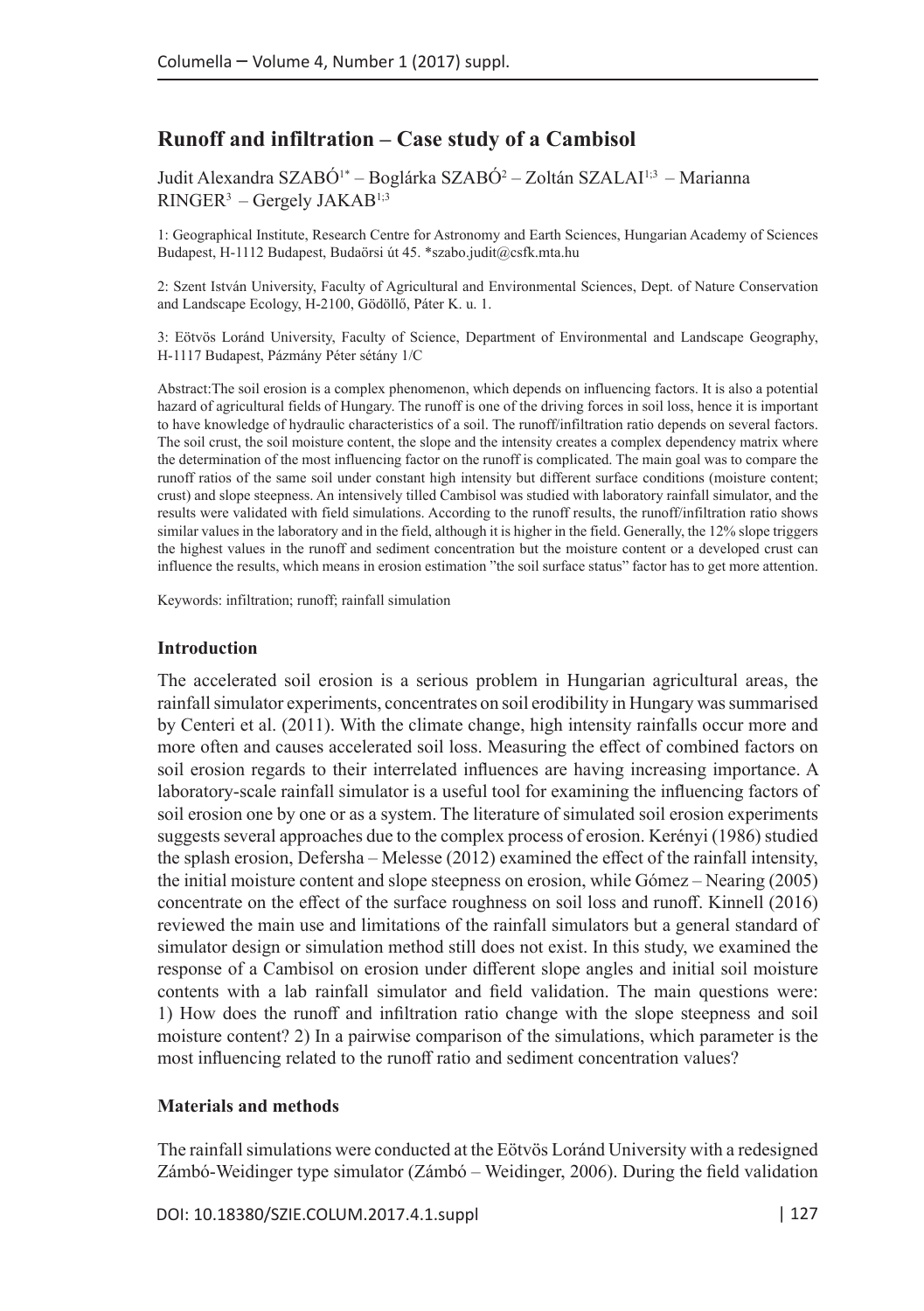a redesigned Pannon-R2 simulator (Jakab – Szalai 2005) was used. The main differences between the simulators were the experimental area: in the laboratory  $0.5m<sup>2</sup>$  while in the field 6m<sup>2</sup> were used, respectively.

The sample was taken from an intensively tilled field near Ceglédbercel, Hungary (N 47.249765°, E 19.678761°, 150 m asl.). Previously, field scale erosional studies were done by Szalai et al. (2016) and detailed aggregate related laboratory scale soil loss was also studied by Szabó et al. (2015). The current study concentrates on erosional response of the soil in case of the slopes (2; 5; 12% steepness) and surface status (Table 1.) changes. The surface status combines the initial moisture content and the roughness together because of the effort to model frequent surface statuses.

During the high intensity experiments, all the runoff was collected. The time was recorded after every 1-litre runoff in the laboratory and 1.5-2l in the field due to the experimental design. Weights of dried soil losses per litre of runoff were recorded at the nearest 0.01 g and summed per simulations.

*Table 1: Applied surface characteristics during the experiments (moisture content and roughness variations)*

| Code | <b>Description</b>                                      |  |  |  |  |
|------|---------------------------------------------------------|--|--|--|--|
|      | tilled surface and field capacity moisture content      |  |  |  |  |
|      | crusted surface and saturated soil                      |  |  |  |  |
|      | inland inundation and saturated soil                    |  |  |  |  |
|      | drought simulation with big rifts, dry, crusted surface |  |  |  |  |

The simulations were planned to collect predetermined amount of runoff hence the time period and the amount of precipitations vary in relatively wide range (525–2531 s and 13.58–52.03 mm) (Table 2.). The effect of length and amount of the precipitation on runoff was disregarded because we assumed, this effect is not significant in this case.

*Table 2: Main characteristics of the simulations (L-laboratory; F-Field; slope angle (2, 5 or 12%); surface characteristic (see Table 1.) code)*

| <b>Experiment code</b> | <b>Precipitation (s)</b> | <b>Precipitation</b> (mm) | Intensity (mm/h) |  |
|------------------------|--------------------------|---------------------------|------------------|--|
| L/5/1                  | 2531                     | 54.84                     | 78               |  |
| L/5/2                  | 1963                     | 47.98                     | 88               |  |
| L/12/1                 | 2014                     | 52.03                     | 93               |  |
| L/12/2                 | 525                      | 13.85                     | 95               |  |
| L/2/3                  | 1309                     | 36.36                     | 100              |  |
| L/2/4                  | 1762                     | 50.41                     | 103              |  |
| F/5/2                  | 626                      | 16.87                     | 97               |  |
| F/12/2                 | 635                      | 18.17                     | 103              |  |

# **Results and discussion**

Figure 1. illustrates the runoff and infiltration ratio and sediment concentration of the experiments arrayed by precipitation intensity to show, the differences of the intensity has not caused significant impact neither on runoff ratio neither on sediment concentration. The runoff rate varies between 35–55 % in the laboratory and is around 25% on the field (Figure 1.). This difference corresponds to the scale effect (Iserloh et al. 2012) hence during the comparison, the field experiments count as a control, and underline, the scale is matter. The sediment concentration increased with the slope steepness on both locations and it was higher on the tilled surface compared to the crusty one which indicates detachment limited erosion on crusty surface. The runoff rate was the lowest in case of the drought simulation (2%) where the big rifts were draining the water, and as it was expected, the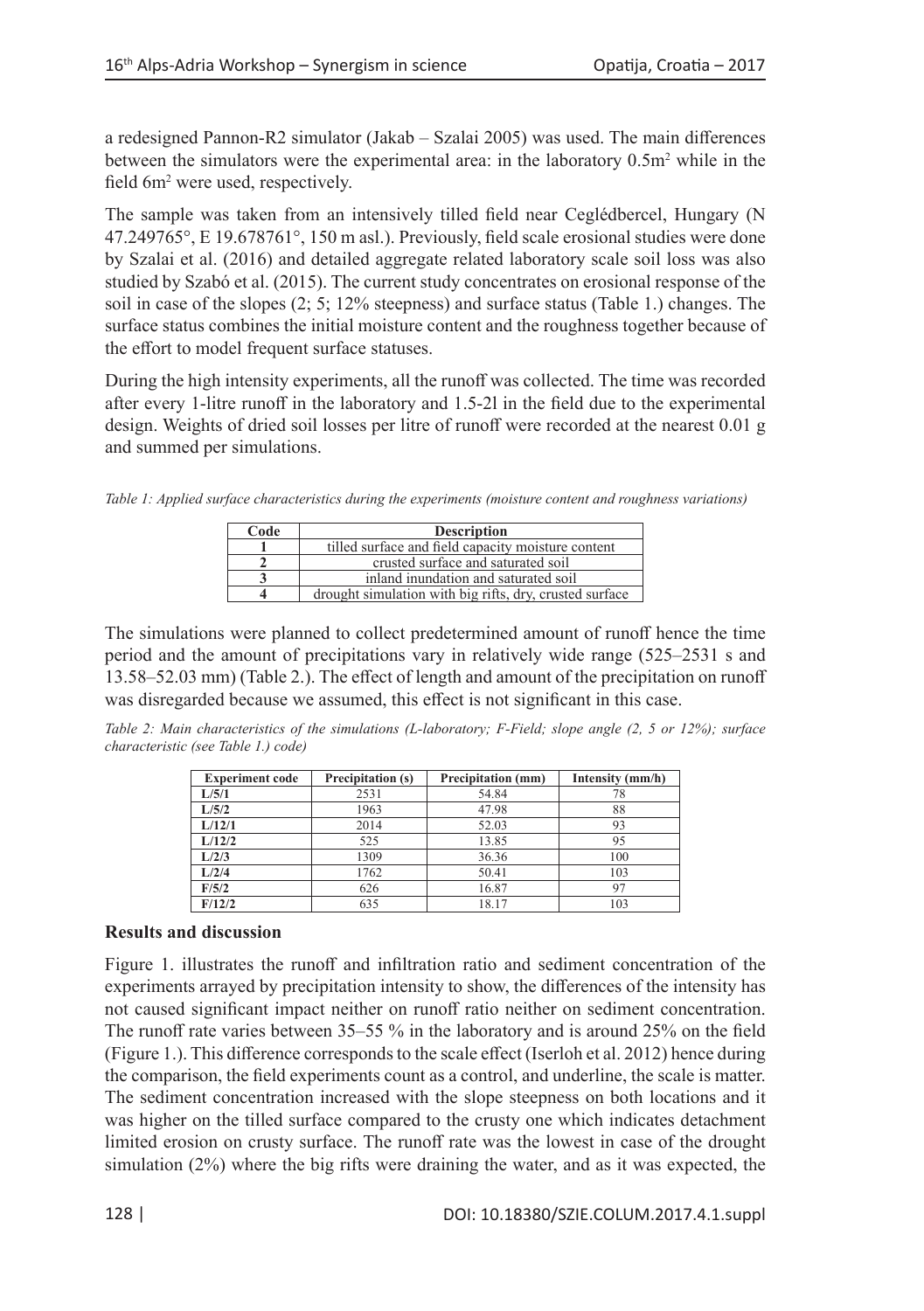highest on 12% slope. The infiltration rate is not related to the crusts clearly although Assouline – Ben-Hur (2006) found strong relationship between surface sealing and runoff production.



*Figure 1. Runoff, infiltration rate and sediment concentration arrayed by precipitation intensity (Table 2.)*

Figure 2. shows a pairwise comparison of the runoff rate ([%]; upper part of the matrix) and sediment concentration ( $[g/1]$ ; lower part of the matrix) among the experiments to examine the effect of the slope and surface. Simulation code in the matrix cells reveals the higher value from the comparison. Beside the 12% slope dominancy on both runoff rate and soil loss concentration, the marked (asterisk) cells –primarily extreme moisture content simulation – show the pairs, where the surface status was dominant against the slope. During the inland inundation, simulation  $(L/2/3)$  the runoff rate was higher than in laboratory 5% slope steepness, and field experiments (Figure 1, 2.). Defersha, – Melesse (2012) studied the erosion of three different soil types (one of them was a Cambisol) also in laboratory, but in smaller plot. They also found that slope was a dominant factor during the erosion but the runoff rate and sediment concentration varied with initial moisture contents.

|        | L/5/1    | L/5/2    | L/12/1 | L/12/2 | L/2/3    | L/2/4    | F/5/2    | F/12/2   |
|--------|----------|----------|--------|--------|----------|----------|----------|----------|
| L/5/1  |          | L/5/1    | L/12/1 | L/12/2 | $L/2/3*$ | L/5/1    | L/5/1    | $L/5/1*$ |
| L/5/2  | L/5/1    |          | L/12/1 | L/12/2 | $L/2/3*$ | L/5/2    | L/5/2    | $L/5/2*$ |
| L/12/1 | L/12/1   | L/12/1   |        | L/12/2 | L/12/1   | L/12/1   | L/12/1   | L/12/1   |
| L/12/2 | L/12/1   | L/12/1   | L/12/1 |        | L/12/1   | L/12/1   | L/12/1   | L/12/1   |
| L/2/3  | L/5/1    | L/5/2    | L/12/1 | L/12/2 |          | L/2/3    | 1./2/3*  | $L/2/3*$ |
| L/2/4  | L/5/1    | L/5/2    | L/12/1 | L/12/2 | L/2/4    |          | $L/2/4*$ | $L/2/4*$ |
| F/5/2  | L/5/1    | L/5/2    | L/12/1 | L/12/2 | $L/2/3*$ | $1/2/4*$ |          | F/12/2   |
| F/12/2 | $L/5/1*$ | $L/5/2*$ | L/12/1 | L/12/2 | F/12/2   | F/12/2   | F/12/2   |          |

*Figure 2. Matrix summarizes the pairwise comparison of the runoff ratio and sediment concentration among the experiments. Different colours indicate different slope angles.\* indicates the results which are not follow the slope trend*

### **Conclusions**

Based on the gained data runoff and sediment concentration were correlated better with slope but its actual effect on the runoff and sediment concentration could vary with the moisture content and surface roughness. Inland inundation occurs mostly in flat terrain, where local topology has a small relief. Our results imply, in saturated soil condition the sediment transport is significant in local scale, which could encourage the crust development and change hydraulic conditions as well. Hence, more experiments that are